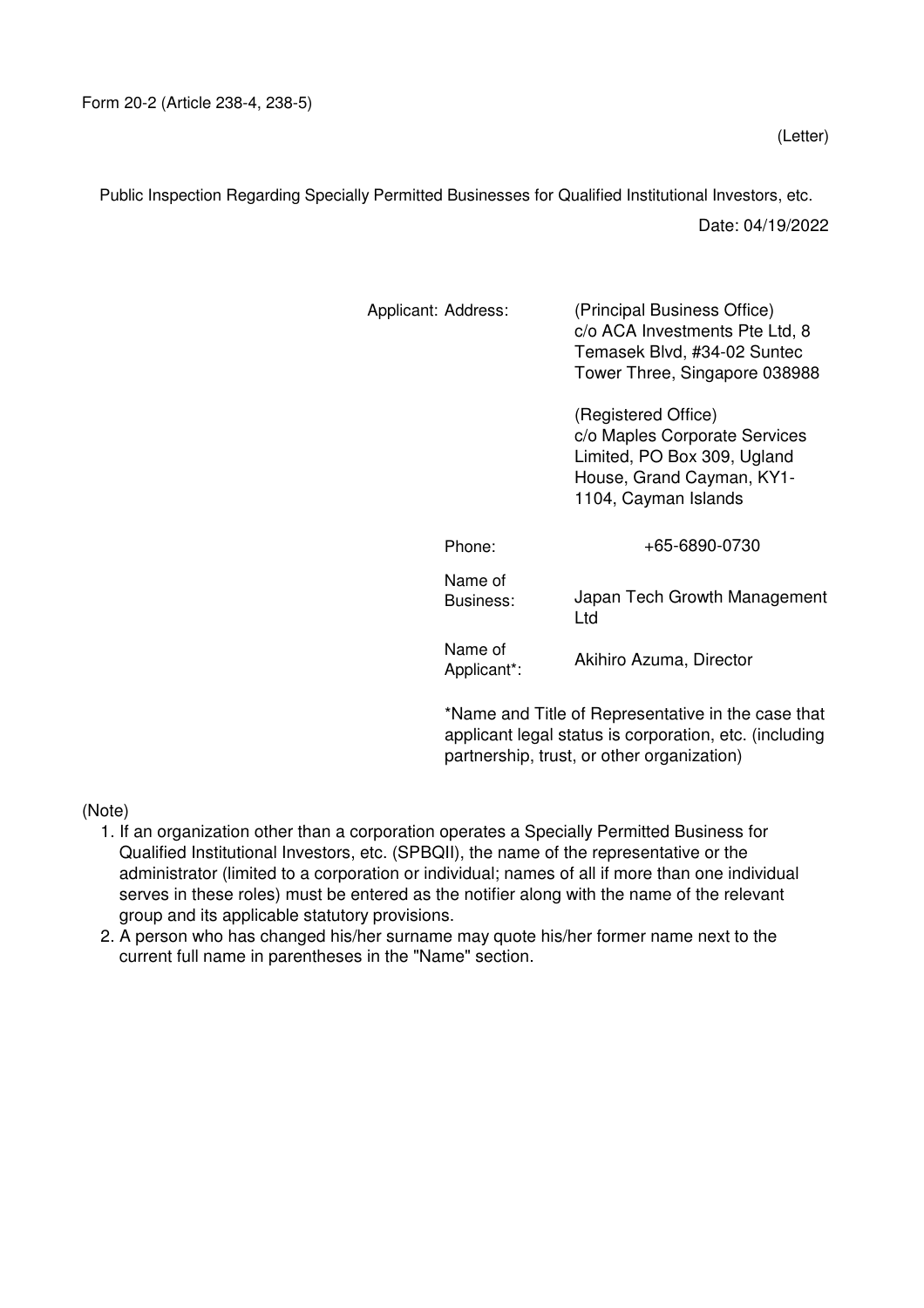|                        |                                                                                                      |                           |                                    |                                        |                                                                                                                                                                                                                                                                                                                                                                                                                                                                                                                                                                                                      |             |                                                                |                                                    | (As of 04/19/2022)                            |
|------------------------|------------------------------------------------------------------------------------------------------|---------------------------|------------------------------------|----------------------------------------|------------------------------------------------------------------------------------------------------------------------------------------------------------------------------------------------------------------------------------------------------------------------------------------------------------------------------------------------------------------------------------------------------------------------------------------------------------------------------------------------------------------------------------------------------------------------------------------------------|-------------|----------------------------------------------------------------|----------------------------------------------------|-----------------------------------------------|
| Representative         |                                                                                                      | <b>Business category</b>  |                                    | Principal business office              |                                                                                                                                                                                                                                                                                                                                                                                                                                                                                                                                                                                                      |             |                                                                | Type of other                                      |                                               |
| Name of<br>Applicant   | Title                                                                                                | Private<br>place-<br>ment | Invest-<br>ment<br>manage-<br>ment | Name                                   | Address                                                                                                                                                                                                                                                                                                                                                                                                                                                                                                                                                                                              | Phone       | URL of<br>website                                              | business to be<br>conducted by<br>person to notify | Amount of capital<br>or total<br>contribution |
| Akihiro Azuma Director |                                                                                                      | $\circ$                   | $\circ$                            | Principal<br><b>Business</b><br>Office | c/o ACA<br><b>Investments Pte</b><br>Ltd, 8 Temasek<br>Blvd, #34-02 Suntec 0730<br>Tower Three,<br>Singapore 038988                                                                                                                                                                                                                                                                                                                                                                                                                                                                                  | $+65-6890-$ | http://www.a<br>caisg.com/pu<br>blic-<br>disclosure/jap<br>an/ |                                                    | <b>USD1.00</b>                                |
| (Note)                 | circle $($ " $\bigcirc$ " $)$ in the "Investment management" column.<br>"Name of Applicant" section. |                           |                                    |                                        | 1. In the "Business category" section: If the person to notify conducts a business related to acts specified in FIEA Article 63(1)(i), put a circle (" $\circ$ ")<br>in the "Private placement" column; if the person to notify conducts a business related to acts specified in (ii) of the same Act paragraph, put a<br>2. The "Representative" and "Amount of capital or total contribution" columns must be entered if the applicant is a juridical person.<br>3. A person who has changed his/her surname may quote his/her former name next to the current full name in the parentheses in the |             |                                                                |                                                    |                                               |

- 1. In the "Business category" section: If the person to notify conducts a business related to acts specified in FIEA Article 63(1)(i) , put a circle ("○") in the "Private placement" column; if the person to notify conducts a business related to acts specified in (ii) of the same Act paragraph, put acircle ("○") in the "Investment management" column.
- 2. The "Representative" and "Amount of capital or total contribution" columns must be entered if the applicant is a juridical person.
- 3. A person who has changed his/her surname may quote his/her former name next to the current full name in the parentheses in the"Name of Applicant" section.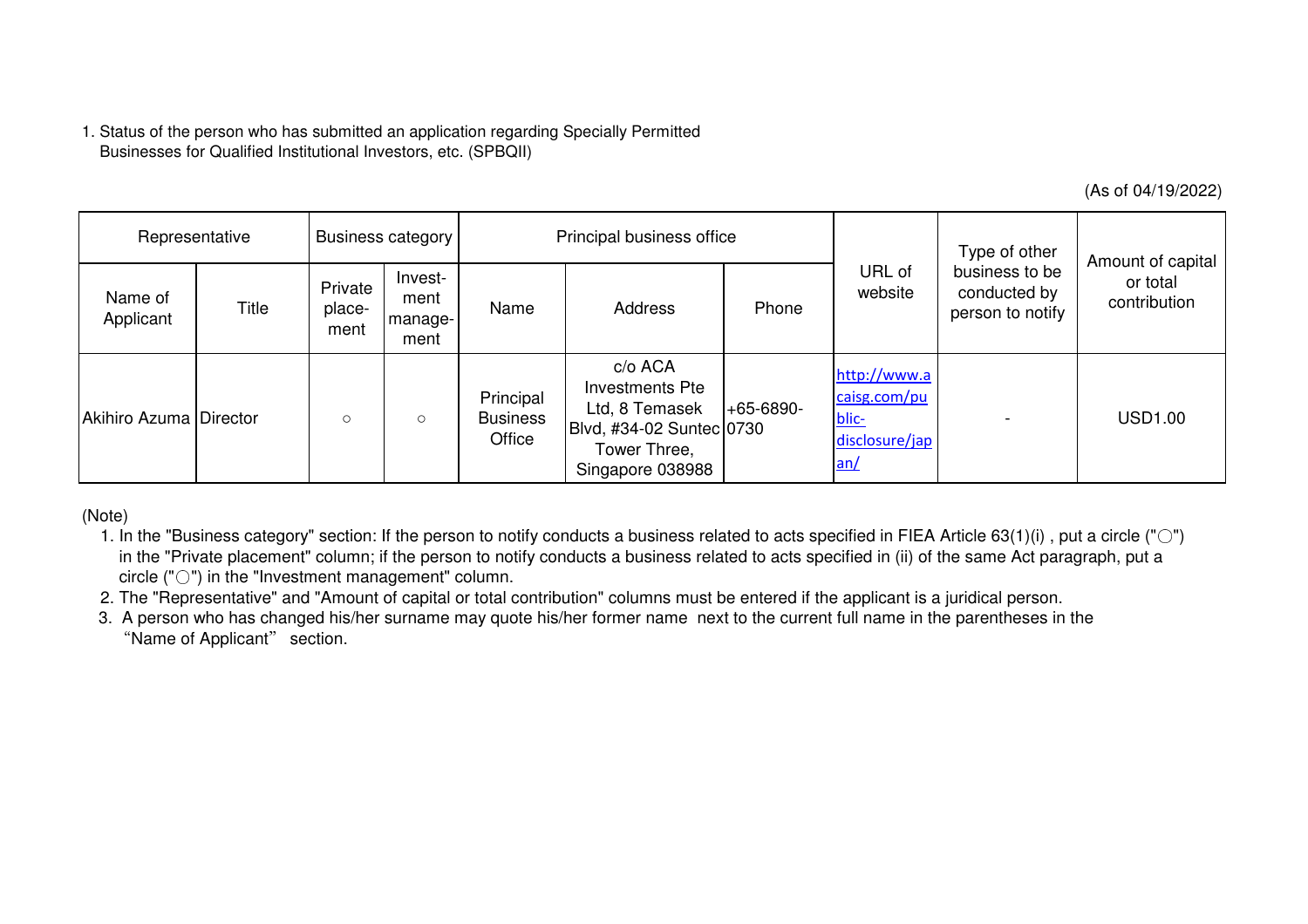## 2. Status of the rights specified in Article 2(2)(v) or (vi) of the FIEA related to SPBQII

|                                       |                                                          |                                  |                                                                                                                                                                                                                                                                                                              |                                                            |                         |                                                          |                         |                                    |                                                        | (As of 05/05/2022)                                                    |
|---------------------------------------|----------------------------------------------------------|----------------------------------|--------------------------------------------------------------------------------------------------------------------------------------------------------------------------------------------------------------------------------------------------------------------------------------------------------------|------------------------------------------------------------|-------------------------|----------------------------------------------------------|-------------------------|------------------------------------|--------------------------------------------------------|-----------------------------------------------------------------------|
| Name of the<br>Type of the            |                                                          | Details of the Invested Business |                                                                                                                                                                                                                                                                                                              | Type of business                                           |                         |                                                          |                         | Existence                          | Existence<br>of persons                                | Name or name of                                                       |
| Invested<br><b>Business</b><br>Equity | Invested<br><b>Business</b><br>Equity                    | (Type of<br>instrument)          | (Contents)                                                                                                                                                                                                                                                                                                   | Private<br>placement<br>and/or<br>investment<br>management | Type of<br>notification | Type of<br>the QII                                       | Number<br>of the<br>QII | of<br>investors<br>other than<br>Q | specified<br>under the<br>items of<br>Article<br>233-3 | business of the<br>certified public<br>accountant or<br>auditing firm |
| Japan Tech<br>Growth II P             | Rights based<br>on laws and<br>a foreign<br>state        | regulations of Buyout funds      | The Partnership's business is<br>make<br>private<br>equity<br>to<br>investments in Japan. The Private<br>investment strategy of the placement<br>Partnership is to purchase.<br>hold, dispose, or otherwise investment<br>shares issued by Japanese management<br>companies in the blockchain<br>sector.     | and                                                        | Article 63              | Foreign<br>corporatio<br>ns or<br>foreigners,<br>etc.(1) | $\mathbf{1}$            | Yes                                | None                                                   |                                                                       |
| Japan Tech<br>Growth II LP            | Rights based<br>on laws and<br>a foreign<br>state        | regulations of Buyout funds      | The Partnership's business is<br>equity<br>to<br>make<br>private<br>investments in Japan. The Private<br>investment strategy of the placement<br>Partnership is to purchase, and<br>hold, dispose, or otherwise investment<br>shares issued by Japanese management<br>companies in the blockchain<br>sector. |                                                            | Article 63              | Foreign<br>corporatio<br>ns or<br>foreigners,<br>etc.(1) | 1                       | Yes                                | None                                                   |                                                                       |
| Japan Tech<br>Growth III I P          | Rights based<br>on laws and<br>a foreign<br>state        | regulations of Buyout funds      | The Partnership's business is<br>make<br>private<br>to<br>eauity<br>investments in Japan. The Private<br>investment strategy of the placement<br>Partnership is to purchase, and<br>hold, dispose, or otherwise investment<br>shares issued by Japanese management<br>companies in the blockchain<br>sector. |                                                            | Article 63              | Foreign<br>corporatio<br>ns or<br>foreigners,<br>etc.(1) | 1                       | Yes                                | None                                                   |                                                                       |
| Japan Tech<br>Growth IV LP            | <b>Rights based</b><br>on laws and<br>a foreign<br>state | regulations of Buyout funds      | The Partnership's business is<br>to<br>make<br>private<br>equity<br>investments in Japan. The Private<br>investment strategy of the placement<br>Partnership is to purchase, and<br>hold, dispose, or otherwise investment<br>shares issued by Japanese management<br>companies in the blockchain<br>sector. |                                                            | Article 63              | Foreign<br>corporatio<br>ns or<br>foreigners.<br>etc.(1) | $\mathbf{1}$            | Yes                                | None                                                   |                                                                       |
| Japan Tech<br>Growth V LP             | <b>Rights based</b><br>on laws and<br>a foreign<br>state | regulations of Buyout funds      | The Partnership's business is<br>make<br>private<br>equity<br>to<br>investments in Japan. The Private<br>investment strategy of the placement<br>Partnership is to purchase,<br>hold, dispose, or otherwise investment<br>shares issued by Japanese management<br>companies in the blockchain<br>sector.     | and                                                        | Article 63              | Foreign<br>corporatio<br>ns or<br>foreigners.<br>etc.(1) | $\mathbf{1}$            | Yes                                | None                                                   |                                                                       |

(Note)<br>
1. Enter answers that you expect to be true if they have not yet been decided.<br>
2. Select and enter, in the Type of the Invested Business Equity" column, from "Partnership contract under the Civil Code," "Silent pa

being invested or contributed.<br>
4. In the "Private placement and/or investment management" section: (a)If you operate a business related to acts specified in FIEA Article 63(1)(i),<br>
4. In the "Private placement": (b)if you

36 of the Supplementary Provisions of the Ordinance for Enforcement of the Act on Enhancement and Restructuring of Credit Business<br>Conducted by The Norinchukin Bank and Specified Agricultural and Fishery Cooperatives, etc. Ministry of Agriculture, Forestry and Fisheries No. 1 of 1997)

(3)"Investment Limited Partnership"<br>
Persons specified under Items (xvii) of Article 10(1) of Cabinet Office Ordinance Regarding Definitions<br>
(4)"Business corporations, etc."<br>
Persons specified under Item (xx), tem (xxiii

(6)'Foreign corporations or foreigners, etc."<br>Persons specified in Items (iii), (vi), (xxiii)(a), (xxiii)(b), (xxvi)(a), (xxiv)(b) or Items (xxv)-(xxvii). Provided that (a)person specified in<br>Items (xxiii)(a) and (xxvi)(a)

Act) and (b) persons who are operating partners (xiii)(b) and (xov)(b) are limited to persons who are operating partners, etc., related to contracts based<br>
(7)"Other"<br>
2017 (Political Presens who are specified under Cabin